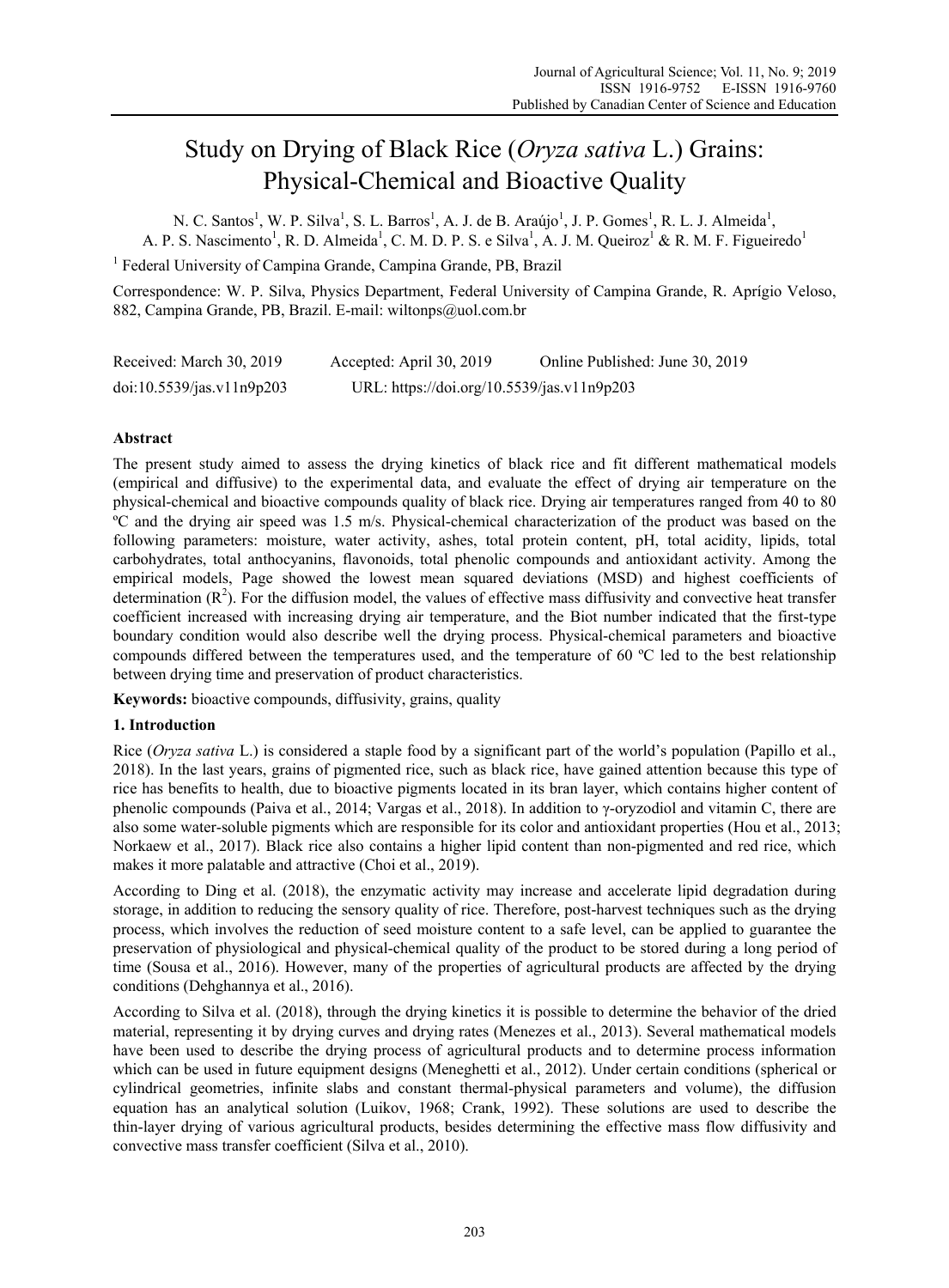Therefore, the present study aimed to assess the drying kinetics of black rice at different drying air temperatures, fitting different mathematical models to the experimental data as a function of the moisture content, obtain the effective mass diffusivity from the analytical solution of the diffusion equation with third-type boundary condition considering the cylindrical geometry, besides characterizing and evaluating the effect of drying air temperature on the physical-chemical and bioactive compounds quality of black rice.

## 2. Material and Methods

## 2.1 Research Site and Acquisition of Grains

The study was conducted in the Laboratory of Storage and Processing of Agricultural Products (LAPPA) of the Federal University of Campina Grande (UFCG), Campus of Campina Grande, Paraíba (PB), Brazil. Black rice grains were purchased in a local store of the city of Campina Grande-PB, and then visually selected for sampling uniformity.

# 2.2 Drying Kinetics

Black rice grains were dried in triplicate in a forced air circulation oven regulated to operate at temperatures of 40, 50, 60, 70 and 80 °C, with air speed of 1.5 m/s. Samples were uniformly distributed on steel screen trays, forming a thin layer (Figure 1).



Figure 1. Black rice grains

The experimental data were expressed in terms of moisture content ratio (RX), given by the relationship between the differences in moisture content over time, t, and the equilibrium moisture content (X-Xe) and the initial and equilibrium moisture contents  $(X_0,X_e)$ , as described in Equation (1),

$$
RX = \frac{\left(X - X_e\right)}{\left(X_0 - X_e\right)}\tag{1}
$$

where,  $RX$  = moisture content ratio (dimensionless);  $X_e$  = equilibrium moisture content (dry basis);  $X$  = moisture content (dry basis);  $X_0$  = initial moisture content (dry basis).

Three empirical models (with up to three parameters) were fitted to the values observed for each drying air temperature (Table 1), by the Quasi-Newton method, using the program Statistica 7.0 (Statsoft Co, 2007).

Table 1. Empirical models used to predict the drying phenomenon of black rice

| <b>Models</b>     | <b>Equation</b>                    |
|-------------------|------------------------------------|
| Page              | $RX = exp(-k \cdot t^n)$           |
| Henderson & Pabis | $RX = a \cdot exp(-k \cdot t)$     |
| Parry             | $RX = a \cdot exp(-k \cdot t) + c$ |

*Note.* t: drying time (min); k: drying constant; a, c, n: coefficients of the models.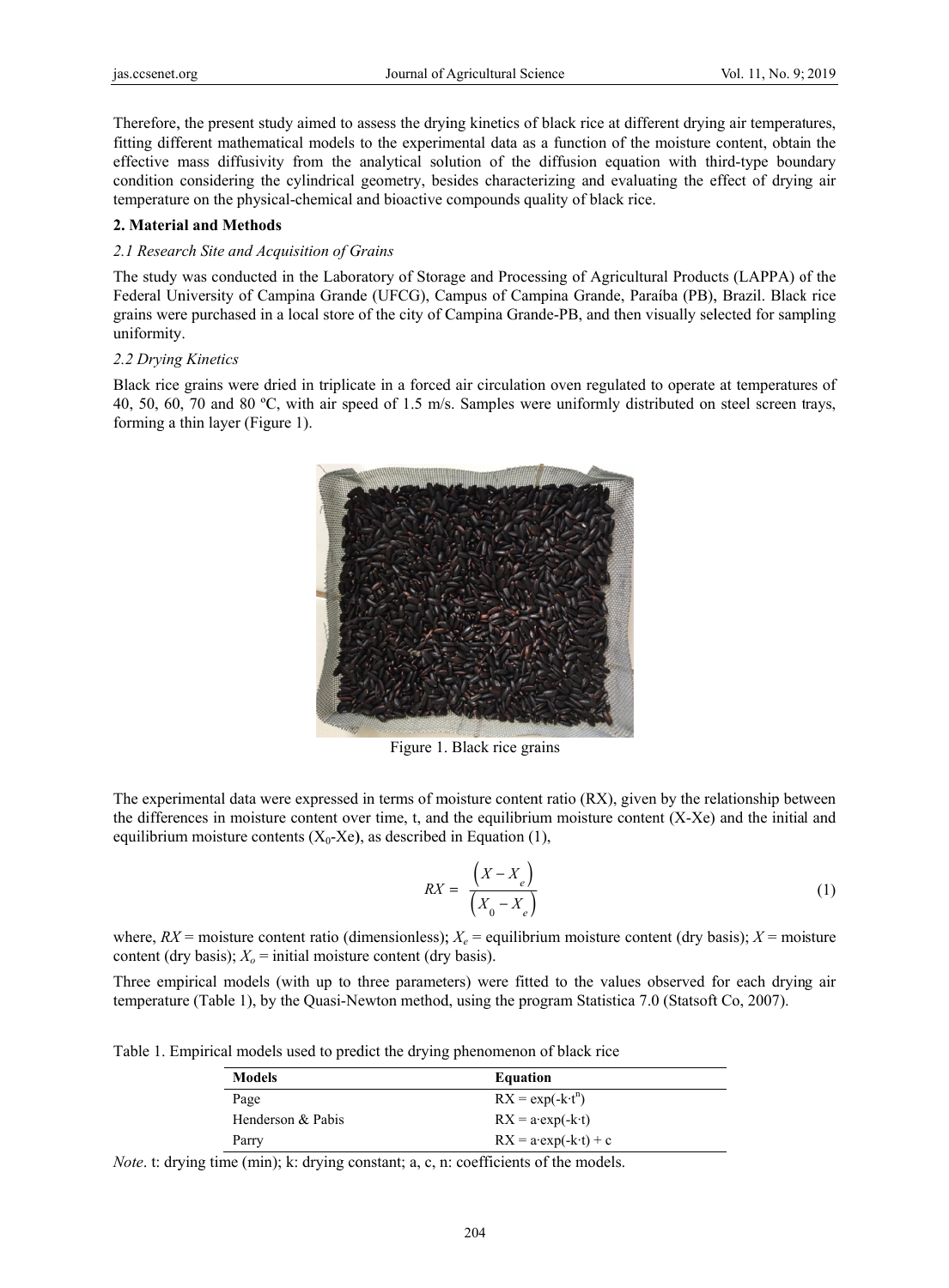The fitting of each model was evaluated based on the coefficient of determination  $(R<sup>2</sup>)$  and Mean Squared Deviation (MSD), calculated by Equation (2):

$$
MSD = \sqrt{\frac{\left(RX_{\text{exp}} - RX_{\text{pre}}\right)^2}{N}}
$$
\n(2)

where,  $RX_{exp}$  = moisture content ratio (dimensionless moisture content) obtained experimentally;  $RX_{pre}$  = moisture content ratio predicted by the mathematical model;  $N =$  number of observations along the drying kinetics.

#### *2.3 Diffusion Equation*

The diffusion equation which describes the drying of a product in the form of an infinite cylinder can be written for the dimensionless moisture content as:

$$
\frac{\partial RX}{\partial t} = \frac{1}{r} \frac{\partial}{\partial r} \left( rD \frac{\partial RX}{\partial r} \right)
$$
(3)

where, *D* is the effective mass diffusivity and r defines a position inside the cylinder relative to its axial axis. Since RX is the moisture ratio, it should be noted that its initial value is 1 and the equilibrium value is zero. In the present study, an analytical solution of Equation (3) was used to describe moisture diffusion in cylindrical bodies.

#### *2.4 Analytical Solution for the Convective Boundary Condition*

The third-type boundary condition, or the Cauchy boundary condition, is expressed by the imposition of equal internal diffusive flow at the limit of the infinite cylinder and external convective flow close to this limit, given by Equation (4),

$$
-D\frac{\partial RX(r,t)}{\partial r}\Big|_{r=R} = h\,RX(r,t)\Big|_{r=R} \tag{4}
$$

where, *h* is the convective transfer coefficient;  $RX(r, t)$  is the moisture ratio at the radial position *r* and time *t*; and *R* is the radius of the infinite cylinder.

The average moisture ratio for a cylindrical solid at time t is given, for the first 16 terms of the series (rather than infinite terms), by (Luikov, 1968; Crank, 1992),

$$
RX(t) = \sum_{n=1}^{16} B_n \exp\left(-\mu_n^2 \frac{D}{R^2} t\right)
$$
 (5)

where, the parameter  $B_n$  is given by,

$$
B_n = \frac{4Bi^2}{\mu_n^2 (Bi^2 + \mu_n^2)}
$$
 (6)

where, Bi is the Biot number, given by,

$$
Bi = \frac{hR}{D} \tag{7}
$$

where,  $h$  is the convective mass transfer coefficient;  $R$  is the cylinder radius;  $D$  is the effective mass diffusivity. In Equation 6,  $\mu_n$  represents the roots of the transcendental equation,

$$
\frac{J_0(\mu_n)}{J_1(\mu_n)} = \frac{\mu_n}{Bi} \tag{8}
$$

where,  $J_0$  is the first-type zero-order Bessel function and  $J_1$  is the first-type first-order Bessel function.

To obtain the analytical solution, the process was optimized using the program "Convective" (F. A. S. Silva & C. A. V. Silva, 2008). The program Convective is used to study water diffusion processes with known experimental data, for the following geometries: infinite slab, infinite cylinder, sphere, finite cylinder and parallelepiped.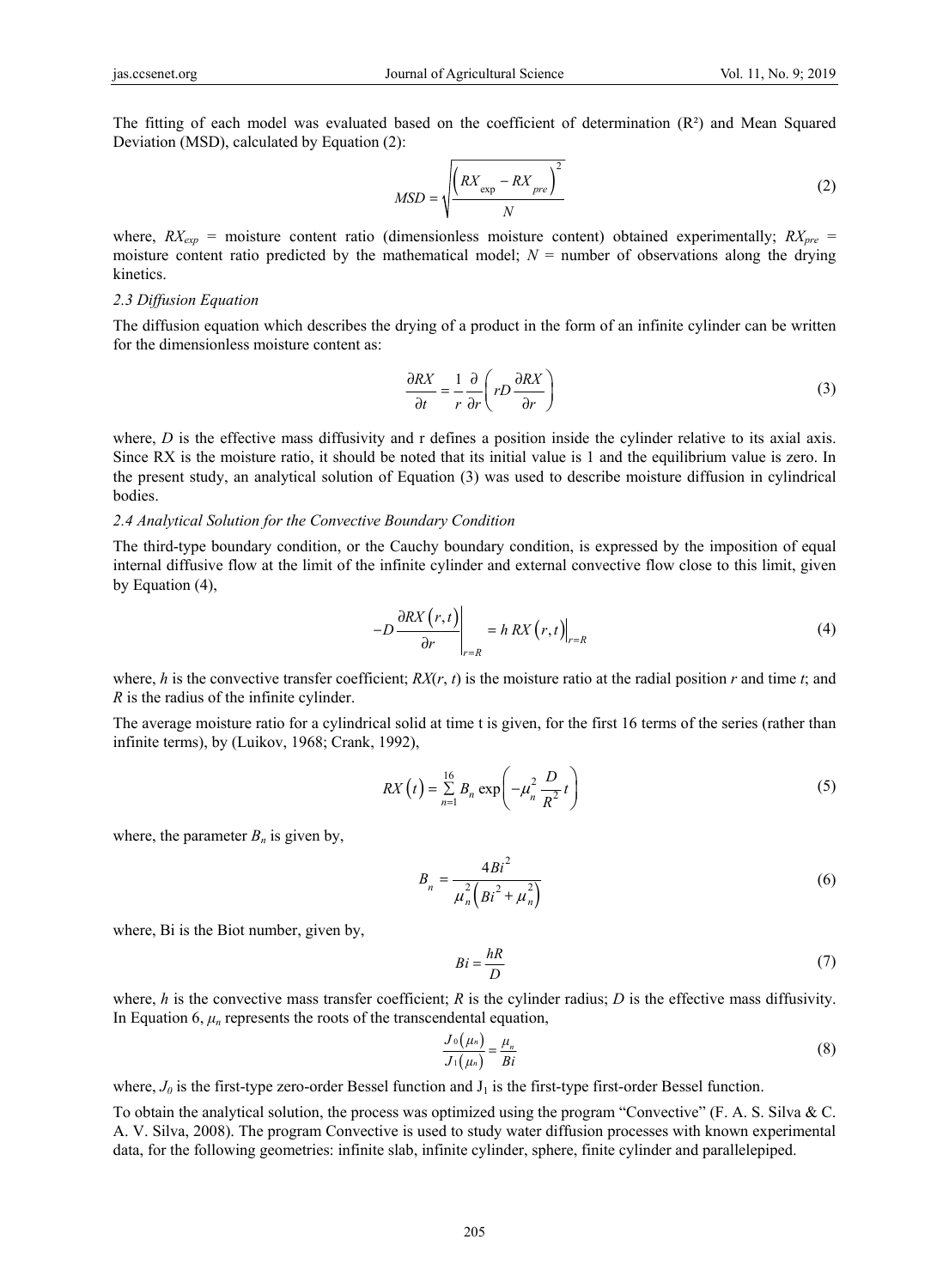# *2.5 Physical-Chemical and Bioactive Compounds Characterization of Fresh and Dehydrated Grains*

Black rice grains, both fresh and after each drying process, were characterized for physical-chemical parameters and bioactive compounds based on: moisture content, determined by drying in oven at 105 ºC until constant weight; water activity (Aw), determined using a Decagon® Aqualab CX-2T device at 25 °C; ashes, determined by incineration in muffle furnace; total protein content, quantified by the Micro-Kjeldahl method, which consisted in determining total nitrogen and converting the result into protein using the 5.95 factor, recommended for cereal proteins, according to the methodology described by Brasil (2008); pH, determined by direct reading in a digital pH meter; total acidity, determined by titrimetry, according to Brasil (2008); and lipids, determined by the method of Bligh and Dyer (1959). The total carbohydrate content was calculated by difference to obtain 100% of the total composition (FAO, 2003).

The contents of total anthocyanins and flavonoids were determined by the single pH method described by Francis (1982). This method consists in a quantitative transfer of an aliquot of the concentrated extract to a container and, subsequently, diluting this aliquot in a quantity of Ethanol—HCl at 1.5 mol  $L^{-1}$ , thus creating a diluted volume of extract. Total phenolic compounds were quantified by the Folin-Ciocalteau method described by Waterhouse (2006), using gallic acid as standard. The calculations performed to determine the phenolic compounds were based on a standard curve of gallic acid, and the readings were taken in spectrophotometer at 765 nm, with the results expressed in mg 100 g-1 of gallic acid equivalent. Antioxidant activity was determined using the method proposed by Re et al. (1999), with modifications made by Rufino et al. (2007).

## *2.6 Statistical Analysis*

The experimental data were analyzed in triplicate and the results were subjected to single-factor analysis of variance (ANOVA) at 0.05 probability level, and the significant qualitative responses were subjected to Tukey test also at 0.05 probability level. All statistical analyses were carried out using the program Assistat 7.7 (Silva & Azevedo, 2016).

## **3. Results and Discussion**

It is interesting to observe that temperatures above 70 ºC caused cracks in the grains. On the other hand, the drying time decreased proportionally to the increase in drying air temperature, ranging from 450 to 810 minutes, which were respectively found at the temperatures of 80 and 40 °C. Such behavior occurs because the highest rates of water removal from the product occur at the highest temperatures, which consequently reduces the drying time. Table 2 presents the values obtained for the fitting parameters of the drying kinetics and it can be observed that for Page, Henderson and Pabis and Parry models, the drying constant (k) increased with the drying temperature. For these same models, the parameters "a" and "n" were not influenced by the temperature, but for Parry model, like the drying constant (k), the parameter "c" was influenced by the temperature, showing direct relationship with the increase in temperature.

It can be observed that all models showed coefficients of determination  $(R^2)$  above 98%, but only the coefficients higher than 99% were considered as satisfactory fits. Therefore, the mathematical model of Page had high values of coefficient of determination ( $\mathbb{R}^2$ ) at all drying temperatures, ranging from 0.99665 (40 °C) to 0.99904 (80 °C). The mean squared deviation (MSD) varied from 0.01291 to 0.04495, but the mathematical model which showed the lowest and best values was the Page model, which obtained MSD from 0.01291(80 °C) to 0.03227 (40 °C). Lang et al. (2018) studied the drying kinetics of black rice using fixed-bed dryer with air speed of 0.5 m/s and also concluded that the Page model was the best one to describe the drying kinetics.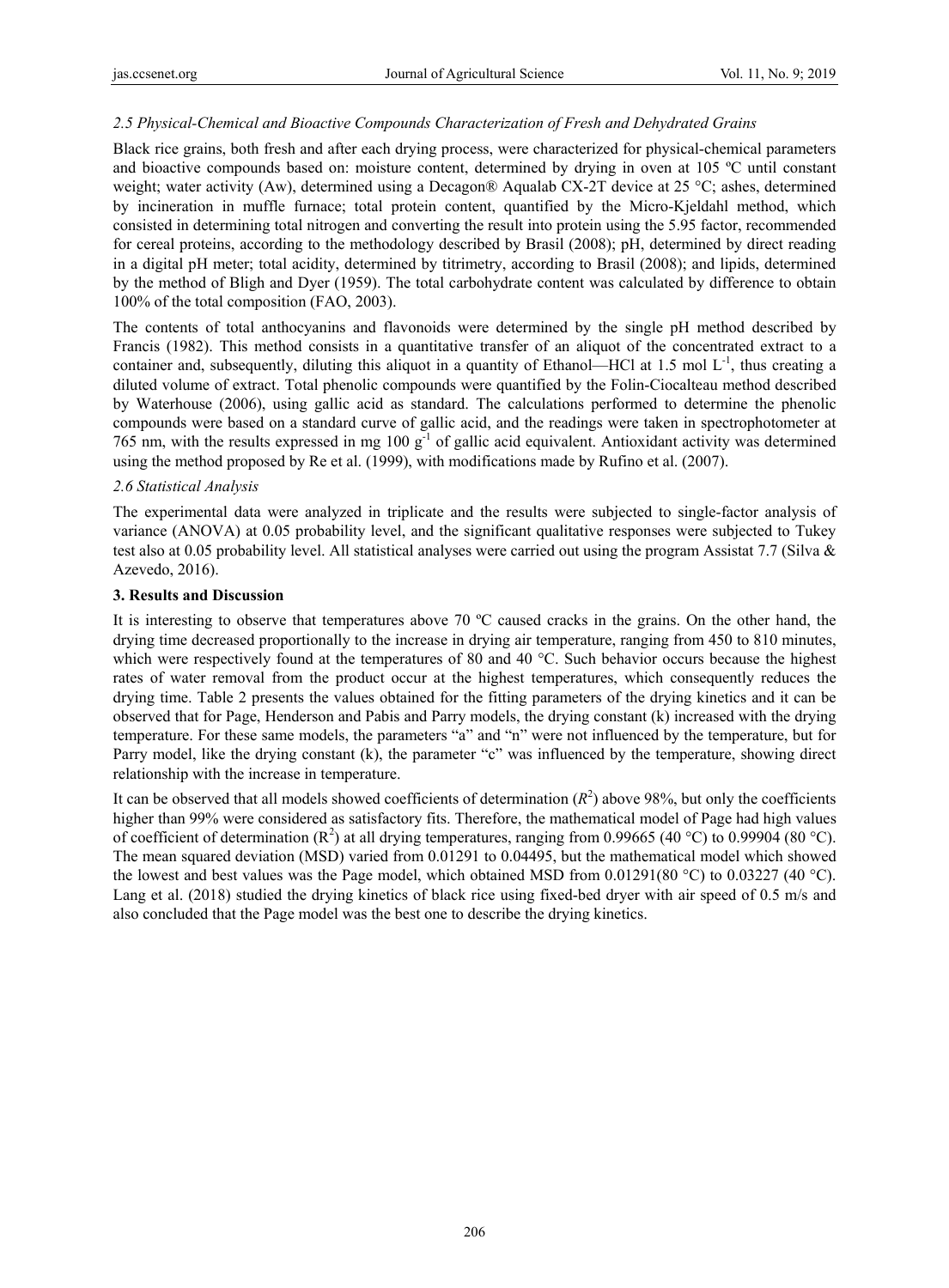| Models            | $T (^{\circ}C)$ | Fitting parameters |             |                          | $R^2$                        | <b>MSD</b> |         |
|-------------------|-----------------|--------------------|-------------|--------------------------|------------------------------|------------|---------|
|                   |                 | a                  | $\mathbf k$ | $\mathbf n$              | $\mathbf c$                  |            |         |
| Page              | 40              |                    | 0.023707    | 0.73426                  | $\qquad \qquad \blacksquare$ | 0.99665    | 0.03227 |
|                   | 50              | ٠                  | 0.032730    | 0.70469                  | $\qquad \qquad \blacksquare$ | 0.99769    | 0.02159 |
|                   | 60              |                    | 0.035665    | 0.70877                  | $\qquad \qquad \blacksquare$ | 0.99785    | 0.02041 |
|                   | 70              | ٠                  | 0.051316    | 0.68219                  | $\overline{\phantom{a}}$     | 0.99844    | 0.01701 |
|                   | 80              |                    | 0.067378    | 0.65819                  | -                            | 0.99904    | 0.01291 |
| Henderson & Pabis | 40              | 0.88710            | 0.00496     |                          | -                            | 0.99526    | 0.04495 |
|                   | 50              | 0.87478            | 0.00627     | $\overline{a}$           | -                            | 0.99388    | 0.03513 |
|                   | 60              | 0.87921            | 0.00745     |                          |                              | 0.99279    | 0.03735 |
|                   | 70              | 0.87795            | 0.01087     |                          | -                            | 0.98785    | 0.04740 |
|                   | 80              | 0.87156            | 0.01406     |                          |                              | 0.98562    | 0.04974 |
| Parry             | 40              | 0.884314           | 0.00502     |                          | 0.00386                      | 0.99527    | 0.04482 |
|                   | 50              | 0.858236           | 0.00683     | $\overline{\phantom{0}}$ | 0.02446                      | 0.99429    | 0.03394 |
|                   | 60              | 0.860448           | 0.00818     |                          | 0.02789                      | 0.99330    | 0.03602 |
|                   | 70              | 0.850637           | 0.01296     |                          | 0.04813                      | 0.99019    | 0.04262 |
|                   | 80              | 0.841938           | 0.01726     |                          | 0.05582                      | 0.98929    | 0.04275 |

Table 2. Fitting parameters of drying kinetics of black rice, coefficient of determination  $(R^2)$ , and mean squared deviation (MSD) for the mathematical models at the temperatures of 40, 50, 60, 70 and 80  $^{\circ}$ C

Among the models analyzed, Page model fitted best to the experimental data because it showed highest values of coefficient of determination  $R^2$  (> 0.99665) and lowest values of MSD (< 0.0322) for the studied temperatures (Figure 2).



Figure 2. Drying curves (dimensionless moisture content versus time in minutes) of black rice grains determined by the Page model at temperatures of 40, 50, 60, 70 and 80  $^{\circ}$ C

Since the average value of the radius of the rice grains was 1.73 mm, the values of effective mass diffusivity were calculated (Table 3), and these values increased from 2.24 to  $5.21 \times 10^{-9}$  m<sup>2</sup> min<sup>-1</sup> when the drying air temperature increased from 40 °C to 80 °C. This phenomenon also occurred for the convective heat transfer coefficient, which increased from 3.75 to  $60.8 \times 10^{-5}$  m min<sup>-1</sup>. The Biot number did not show direct relationship with the increase of temperature, since the highest number was obtained at the temperature of 80  $^{\circ}$ C, indicating that the first-type boundary condition would also describe well the drying process.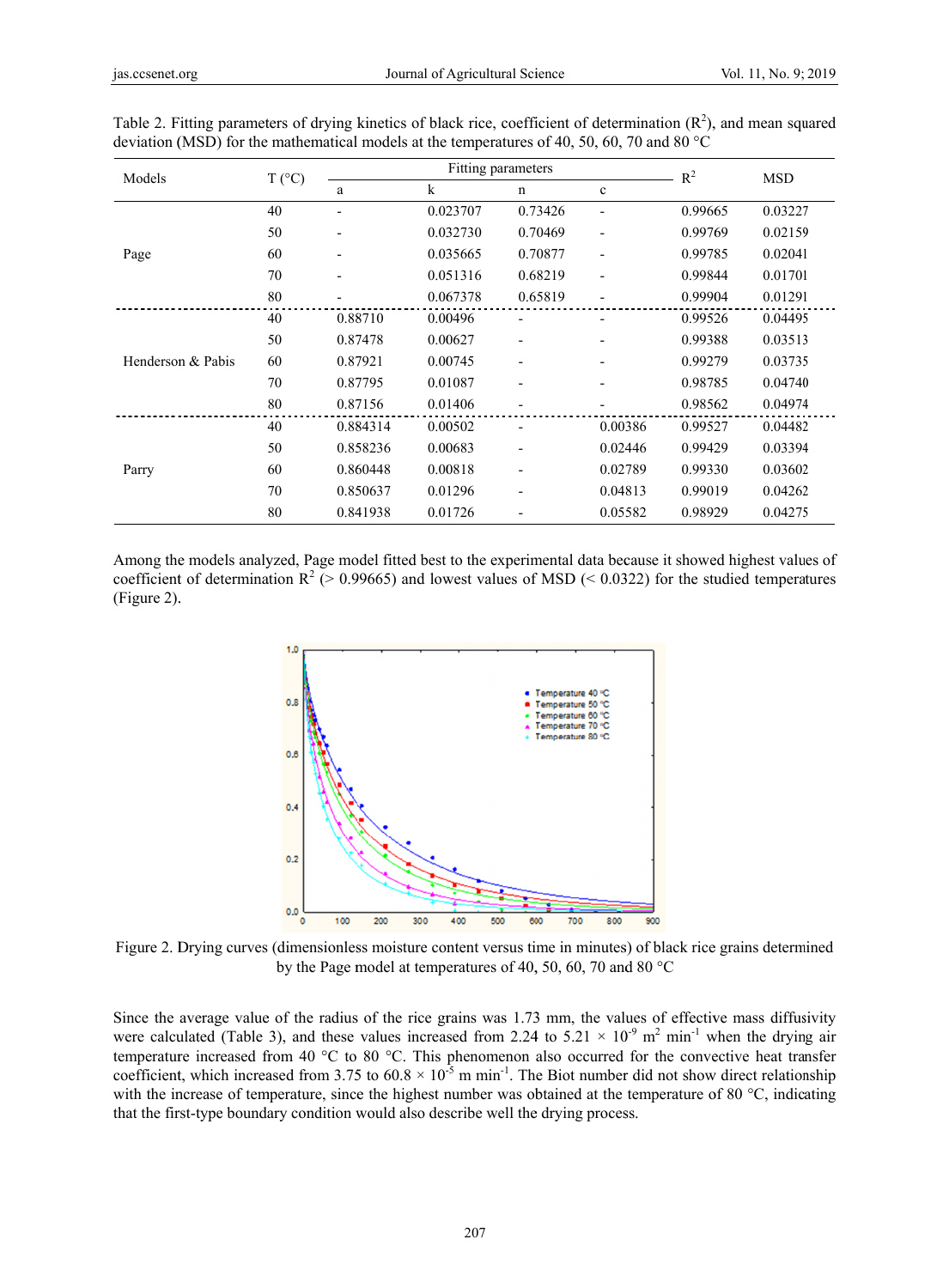| Temperature $(^{\circ}C)$ | $(D_{\rm ef} \times 10^9 \,\rm m^2 \,min^{-1})$ | $(h \times 10^5 \text{ m min}^{-1})$ | <b>Biot Number</b> |
|---------------------------|-------------------------------------------------|--------------------------------------|--------------------|
| 40                        | 2.24                                            | 3.75                                 | 29                 |
| 50                        | 2.75                                            | 7.65                                 | 50                 |
| 60                        | 3.14                                            | 7.82                                 | 42                 |
| 70                        | 4.62                                            | 19.9                                 | 77.5               |
| 80                        | 5.21                                            | 60.8                                 | 200                |

Table 3. Results obtained by optimization using the analytical solution

According to Lang et al. (2018), diffusivity corresponds to the magnitudes of the drying rates affected by the drying temperature. Thus, the highest drying rates showed the highest values of diffusivity. Silva et al. (2014), evaluating the diffusivity of pigeon pea grains at temperatures from 40 to 70 °C, found values ranging from 2.1 to  $6.8 \times 10^{-10}$  m<sup>2</sup> s<sup>-1</sup>. For red rice grains, Sousa et al. (2016) obtained values which varied from 2.33 to  $6.45 \times$  $10^{-11}$  m<sup>2</sup> s<sup>-1</sup>.

However, the higher the value of diffusivity, the higher the facility for water molecules to be removed from the product, causing water to be more bound to the molecules constituting the dry mass. High values of heat transfer coefficient tend to lead to shorter time to reach equilibrium moisture. Johann et al. (2015) in studies with the thin-layer drying of grape grains at temperatures from 50 to 80 °C, obtained convective heat transfer coefficients from 4.11 to  $21.54 \times 10^{-5}$  m min<sup>-1</sup>.

The results obtained in the characterization physical-chemical parameters and bioactive compounds of black rice grains before the drying process are described in Table 4.

Table 4. Physical-chemical and bioactive characterization of black rice grains before drying

| Parameters                                                          | Mean and Standard deviation |
|---------------------------------------------------------------------|-----------------------------|
| Moisture $(\%$ , w.b.) <sup>1</sup>                                 | $12.75 \pm 0.63$            |
| Water activity $(A_w)$                                              | $0.648 \pm 0.02$            |
| pH                                                                  | $6.50 \pm 0.07$             |
| Total acidity $(\% )$                                               | $0.030 \pm 0.01$            |
| Ashes $(\% )$                                                       | $1.97\pm0.15$               |
| Proteins $(\% )$                                                    | $8.66 \pm 0.12$             |
| Lipids $(\%)$                                                       | $2.93 \pm 0.06$             |
| Carbohydrates $(\% )$                                               | $73.69 \pm 0.30$            |
| Total anthocyanins (mg $100 g^{-1}$ )                               | $70.20 \pm 0.69$            |
| Flavonoids (mg 100 $g^{-1}$ )                                       | $38.48 \pm 0.84$            |
| Total phenolic compounds (mg GAE $100 \text{ g}^{-1}$ )             | $289.93 \pm 1.12$           |
| Antioxidant activity <sup>2</sup> (µmol Trolox $g^{-1}$ )<br>$\sim$ | $209.20 \pm 0.98$           |

*Note.* <sup>1</sup> wet basis. <sup>2</sup>ABTS<sup>+</sup>.

The black rice showed moisture content of (12.75%), which is close to the value found by Ziegler et al. (2017) for black rice (13.7%) and higher than the value found by Becker-algeri et al. (2017) for whole rice (10.7%). According to Matos (2014), pigmented rice grains tend to show different characteristics from those of non-pigmented rice, such as higher contents of moisture and protein. In addition, water activity in the present study was 0.648, which characterizes the grains as of intermediate moisture. Oliveira (2016) classifies as products of intermediate moisture those which have water activity between 0.6 and 0.85.

Similar values of pH (6.67) and total acidity (0.05%) were verified by Alencar et al. (2017), characterizing black rice grains. For ash content, Marquez (2013) obtained values between 1.5 and 1.8% in black rice grains and between 1.3 and 1.7% in red rice grains, but the ash contents considering both types of pigmentation were similar to those found in the present study.

Based on the values of proteins, lipids and carbohydrates, as observed in Table 4, black rice grains can be considered as of high protein content, with value close to those found also in black rice by Paiva et al. (2014) and Ziegler et al. (2017), respectively 8% and 9.8%. Ziegler et al. (2017), also evaluating lipid and carbohydrate contents in black rice grains, obtained higher lipid content (4.4%) than that of the present study and lower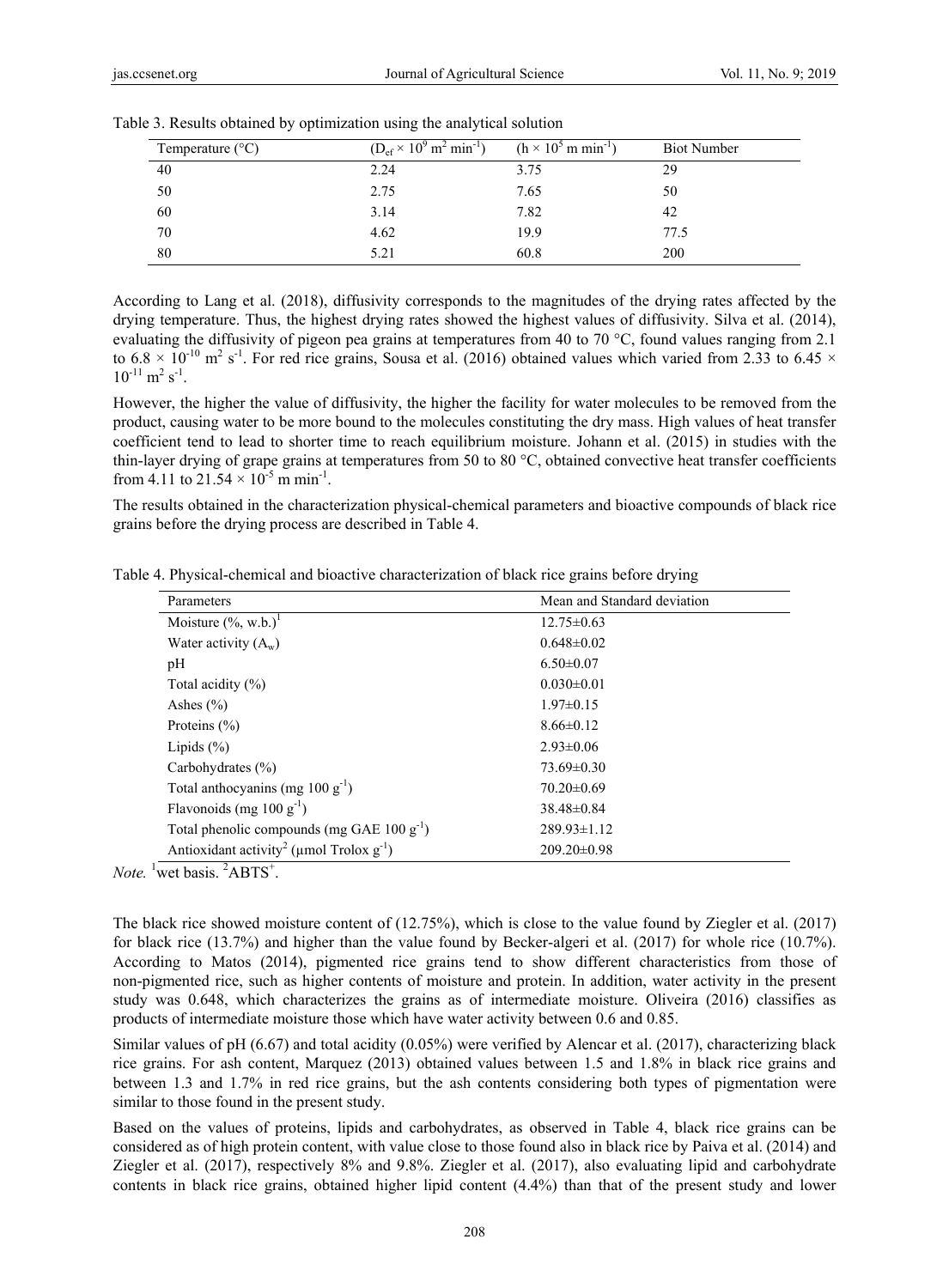carbohydrate content (70.5%), but also close to the one found in the present study, thus demonstrating that black rice grains are highly rich in total fibers, since the analysis of total carbohydrate includes the contents of fiber.

The content of total anthocyanins was  $(70.2 \text{ mg } 100 \text{ g}^{-1})$  and that of flavonoids was  $(38.38 \text{ mg } 100 \text{ g}^{-1})$ . Abdel-Aal et al. (2018) studied purple wheat grains and obtained a variation of 13.7-57.4 mg 100  $g^{-1}$  for anthocyanin contents, evidencing the technological potential of black rice grains.

Black rice grains had phenolic compounds content of  $(289.93 \text{ mg } GAE 100 \text{ g}^{-1})$  and antioxidant activity of (209.20  $\mu$ mol Trolox  $g^{-1}$ ). These values of total phenolic compounds were similar to those found by Min et al. (2012) (240 to 540 mg GAE 100 g<sup>-1</sup>) and lower than those reported by Chen et al. (2012) (400 to 650 mg GAE  $100 \text{ g}^{-1}$ ), both for black rice grains. However, these variations may be related to differences in grain cultivation and extraction methods. The results obtained in the present study demonstrate that black rice grains have significant contents of total phenolic compounds with high antioxidant activity.

According to Braga (2013), quality parameters undergo changes during the drying process. Drying with hot air leads to reduction in nutritional values, besides altering texture, color and causing a slow or incomplete dehydration of the material (Nascimento et al., 2018). The results of physical-chemical and bioactive analyses at drying air temperatures of 40, 50, 60, 70 and 80 ºC are presented in Table 5.

Table 5. Physical-chemical and bioactive characterization of black rice grains after each drying process

| Parameters                                                | Drying temperatures |                    |                   |                   |                   |  |
|-----------------------------------------------------------|---------------------|--------------------|-------------------|-------------------|-------------------|--|
|                                                           | 40 °C               | 50 °C              | 60 °C             | 70 °C             | 80 °C             |  |
| Moisture $(\%$ w.b.)                                      | 11.55a              | 8.17 b             | 6.54c             | 4.68d             | 3.23 e            |  |
| Water activity $(A_w)$                                    | 0.321a              | 0.183 b            | 0.165c            | $0.156$ d         | $0.121$ e         |  |
| pH                                                        | 6.69 <sub>b</sub>   | $6.70$ ab          | 6.72a             | $6.70$ ab         | $6.70$ ab         |  |
| Total acidity $(\% )$                                     | 0.029a              | 0.027a             | 0.028a            | 0.028a            | 0.029a            |  |
| Ashes $(\% )$                                             | 3.83d               | 4.64c              | 5.68 <sub>b</sub> | 6.51a             | 6.88 a            |  |
| Proteins $(\% )$                                          | 7.35a               | 6.99a              | 5.87 b            | 4.67c             | 3.21 <sub>d</sub> |  |
| Lipids $(\% )$                                            | 2.95d               | 3.05d              | 3.22c             | 3.61 <sub>b</sub> | 3.89a             |  |
| Carbohydrates $(\% )$                                     | 74.32 e             | 77.15 d            | 78.69 c           | 80.53 b           | 82.79 a           |  |
| Anthocyanins (mg $100 g^{-1}$ )                           | 67.19a              | 65.62 b            | 64.33 c           | 63.19d            | 62.01 e           |  |
| Flavonoids (mg $100 \text{ g}^{-1}$ )                     | 29.98a              | 29.66 <sub>b</sub> | 29.42c            | 29.29d            | 29.14 e           |  |
| Total phenolic compounds (mg GAE $100 \text{ g}^{-1}$ )   | 268.55a             | 258.87 b           | 244.23 c          | 233.67 d          | 231.14d           |  |
| Antioxidant activity <sup>2</sup> (µmol Trolox $g^{-1}$ ) | 178.80 a            | 142.16 b           | 117.12c           | 73.32 d           | 50.92 e           |  |

*Note.* Equal lowercase letters in the same row do not differ significantly between the studied temperatures by Tukey test at 0.05 probability level. <sup>1</sup> wet basis.  $^{2}$ ABTS<sup>+</sup>.

There was a clear reduction in the moisture content of black rice grains as the temperature increased, which was expected because free water evaporated as the grains were subjected to heat, with variation from 11.55 (40 ºC) to 3.23 (80 ºC). This same parameter shows significant statistical difference when its values are compared between the different drying temperatures. In order to ensure the time of preservation and guarantee quality, it is necessary to know the water activity. In black rice grains, its behavior was similar to that of moisture contents, showing significant difference, with highest value (0.321) for the temperature of 40 ºC and lowest value (0.121) for the temperature of 80 ºC.

The values obtained for pH are close to neutrality ( $pH = 7.00$ ) and ranged between 6.60 and 6.72. Significant statistical difference in pH values was observed between the temperatures of 40 and 60 ºC, but there was no statistical difference between the temperatures of 50, 70 and 80 ºC at 0.05 probability level. For total acidity, the values obtained for all temperatures did not differ significantly; there was a small variation of up to 0.002% between treatments, with no influence of temperature on this parameter.

The ash contents did not differ significantly between the temperatures of 70 and 80 ºC. Its increase was proportional to the increase of temperature, and the sample subjected to drying at 80 ºC had the largest amount of ashes (6.88%). By comparing the ash contents in fresh grains (Table 4) and in dehydrated grains (Table 5), it was possible to note a 4.91% gain of mineral salts. However, the opposite was observed in the protein content, where the increase of temperature led to protein degradation; grains subjected to temperatures of 40 and 50 ºC did not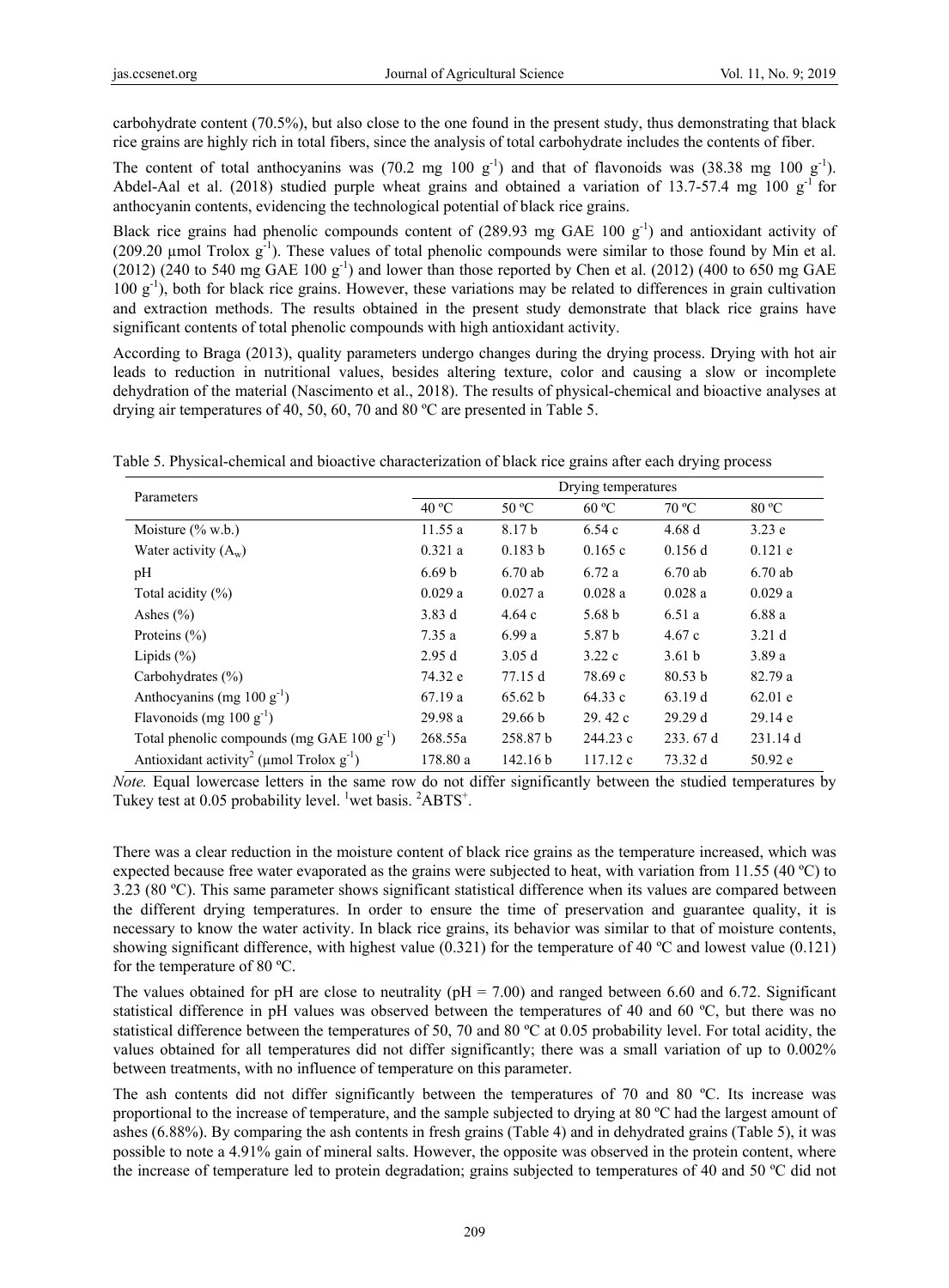differ statistically, but those dried at 60, 70 and 80 °C were statistically different at 0.05 probability level. Consequently, the lowest protein content was obtained in grains subjected to drying at 80 ºC (3.21%), showing a reduction of 5.45% compared to grains not subjected to the drying process.

The same pattern observed for ash content occurred for lipid content but, as the drying temperature increased, there was a slight increase of lipid content in the grains. According to Table 5, there was no difference between the drying temperatures of 40 and 50 ºC but, as the temperature increased, there was an increase of up to 0.96% in the lipid content of the grains, compared to those presented in Table 4. Carbohydrates were determined by difference based on the other constituents and, therefore, the reduction of moisture automatically led to an increase of up to 8.47% in carbohydrate content between the applied temperatures. Nevertheless, the values obtained for each treatment were significantly different from one another.

In relation to the contents of anthocyanins and flavonoids, there was significant difference between the temperatures applied, and these pigments decreased by up to 5.18 mg 100  $g^{-1}$  and 0.84 mg 100  $g^{-1}$ , respectively. According to Modesto Júnior et al. (2016), several factors interfere with anthocyanin stability, including pH, action of oxygen, enzymes, temperature variation and light incidence.

The contents of total phenolic compounds in the grains did not differ significantly between the drying temperatures of 70 and 80 ºC, but differed from those found in grains subjected to temperatures of 40, 50 and 60  $°C$ . This parameter varied from 231.14 to 268.55 mg GAE 100  $g^{-1}$  and these values were respectively found at temperatures of 80 and 40 ºC.

For antioxidant activity, it can be observed that the different temperatures applied led to degradation of antioxidant compounds, which, for being unstable natural compounds, underwent significant alterations. The antioxidant activity of black rice grains decreased as the drying air temperature increased, and there was a reduction of up to 158.91 µmol Trolox.g-1 at the temperature of 60 ºC, compared to the antioxidant activity of fresh grains (Table 4).

# **4. Conclusion**

The study on the drying kinetics of black rice demonstrated that increasing temperature led to reduction in drying time, and temperatures above 70 ºC caused cracks in the grains. In the fitting of mathematical models to the experimental data, as a function of moisture content, the Page model showed the lowest values of MSD and highest coefficients of determination  $(R^2)$ . Obtaining the results of the diffusion equation by optimization through an analytical solution allowed observing that the highest values of diffusivity and convective heat transfer coefficient occurred at the temperature of 80 ºC, indicating higher facility for water molecules to be removed from the grains. The Biot number indicated that the first-type boundary condition would also describe well the drying process. There was a significant difference between the temperatures used with respect to the physical-chemical parameters and bioactive compounds, and the temperature of 60 ºC led to the best relationship between drying time and preservation of the characteristics of black rice grains.

# **References**

- Abdel-Aal, E. S. M., Hucl, P., & Rabalski, I. (2018). Compositional and antioxidant properties of anthocyanin-rich products prepared from purple wheat. *Food Chemistry, 254*, 13-19. https://doi.org/ 10.1016/j.foodchem.2018.01.170
- Alencar, D. D. O, Moura, H. V., Gusmão, R. P., & Gusmão, T. A. S. (2017). Physical-chemical and granulometric characterization of black rice flour. *Revista Higiêne Alimentar, 31*, 1415-1417.
- Becker-Algeri, T. A., Mendes, G. L., Colli, R., Grilo, B. C., & Furlong, E. B. (2017). Efeito do beneficiamento e aplicação de tratamento térmico na composição química e digestibilidade proteica do arroz. *Revista do Congresso Sul Brasileiro de Engenharia de Alimentos, 3*(1).
- Bligh, E. G., & Dyer, W. J. (1959). A rapid method of total lipid extraction and purification. *Canadian Journal Biochemistry Physiology, 37*, 911-917. https://doi.org/10.1139/y59-099
- Braga, T. R., Pereira, R. C. A., Silveira, M. R. S., Silva, L. R., Silva, A. R., & Oliveira, M. M. T. (2013). Caracterização físico-química de progênies de pimentas (*Capsicum frutescens* L.). *Revista de la Facultad de Agronomía, 112*, 6-10.
- Brasil, Instituto Adolfo Lutz. (2008). *Métodos físico-químicos para análise de alimentos* (4th ed., Volume 1, p. 1020). São Paulo: Instituto Adolfo Lutz.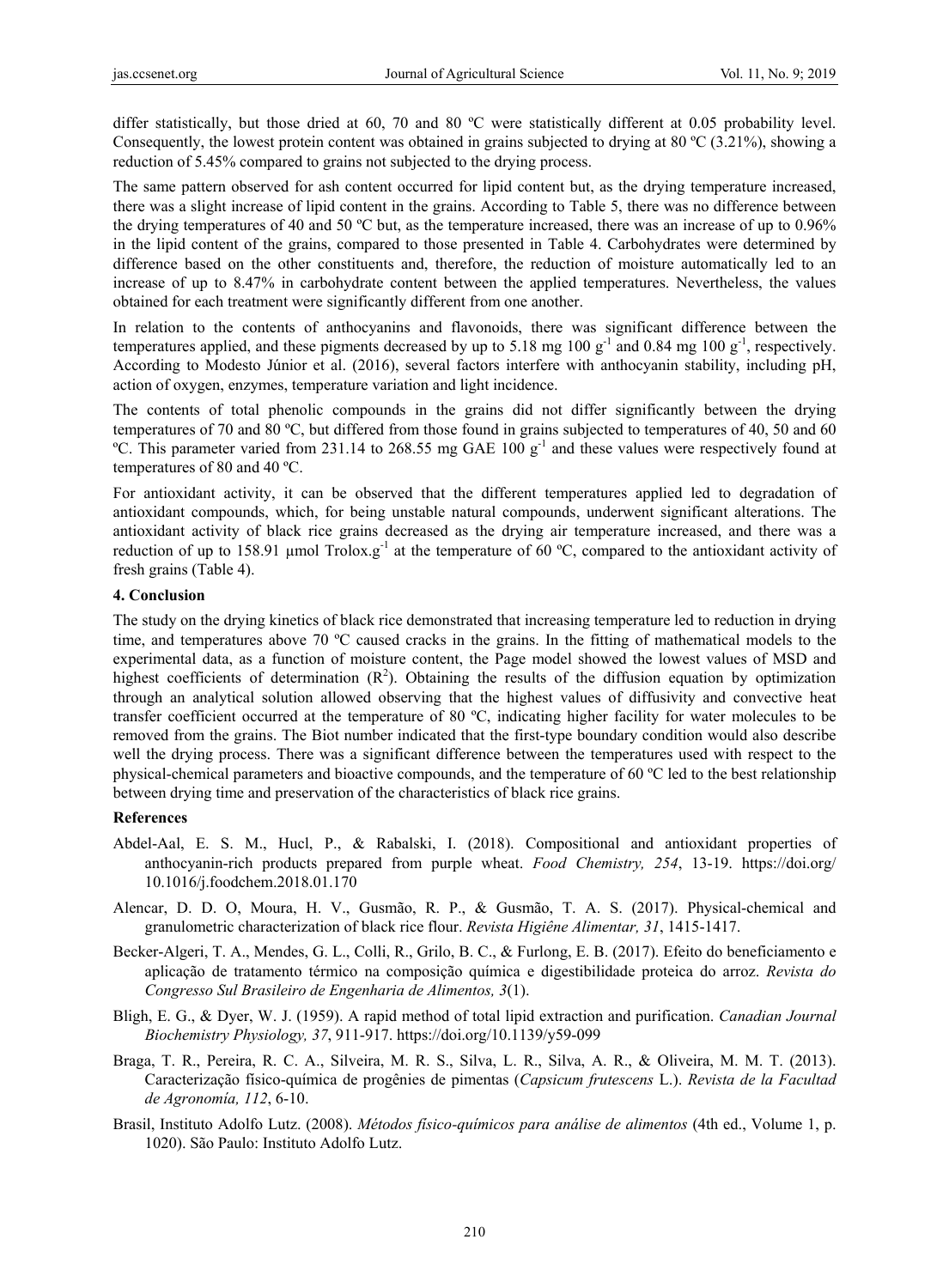- Chen, X. Q., Nagao, N., Itani, T., Irifune, K. (2012). Anti-oxidative analysis, and identification and quantification of anthocyanin pigments in different coloured rice. *Food Chemistry, 135*, 2783-2788. https://doi.org/10.1016/j.foodchem.2012.06.098
- Choi, S., Seo, H. S., Lee, K. R., Lee, S., & Lee, J. (2019). Effect of milling and long-term storage on volatiles of black rice (*Oryza sativa* L.) determined by headspace solid-phase microextraction with gas chromatography–mass spectrometry. *Food Chemistry, 276*, 572-582. https://doi.org/10.1016/j.foodchem. 2018.10.052
- Crank, J. (1992). *The Mathematics of Diffusion*. Clarendon Press, Oxford, UK.
- Dehghannya, J., Gorbani, R., & Ghanbarzadeh, B. (2016). Shrinkage of Mirabelle Plum during Hot Air Drying as Influenced by Ultrasound-Assisted Osmotic Dehydration. *International Journal of Food Properties, 19*(5), 1093-1103. https://doi.org/10.1080/10942912.2015.1055362
- Ding, C., Khir, R., Pan, Z., Wood, D. F., Venkitasamy, C., Tu, K., El-Mashad, H., & Berrios, J. (2018). Influence of infrared drying on storage characteristics of brown rice. *Food Chemistry, 264*, 149-156. https://doi.org/10.1016/j.foodchem.2018.05.042
- FAO (Food and Agriculture Organization of the United Nations). (2003). *Food Energy*: Methods of Analysis and Conversion Factors. Report of a Technical Workshop; Food and Nutrition Paper Volume 77; FAO: Rome, Italy.
- Francis, F. J. (1982). Analysis of anthocyanins in foods. In P. Markakis (Ed.), *Anthocyanins as Food Colors* (pp. 181-207). New York, Academic Press. https://doi.org/10.1016/B978-0-12-472550-8.50011-1
- Hou, Z., Qin, P., Zhang, Y., Cui, S., & Ren, G. (2013). Identification of anthocyanins isolated from black rice (*Oryza sativa* L.) and their degradation kinetics. *Food Research International, 50*(2), 691-697. https://doi.org/10.1016/j.foodres.2011.07.037
- Johann, G., Pereira, N. C., Silva, E. A. (2015). Avaliação de modelo matemático de parâmetros distribuídos aplicado à secagem de grãos de uva em camada fina. *Blucher Chemical Engineering Proceedings,* 2(1), 521-530.
- Lang, G. H., Lindemann, I. D. S., Ferreira, C. D., Pohndorf, R. S., Vanier, N. L., & de Oliveira, M. (2018). Influence of drying temperature on the structural and cooking quality properties of black rice. *Cereal Chemistry, 95*(4), 564-574. https://doi.org/10.1002/cche.10060
- Luikov, A. V. (1968). *Analytical Heat Diffusion Theory*. Academic Press, Inc., Ltd., London.
- Massaretto, I. L. (2013). *Características químicas e nutricionais de arroz-preto, vermelho e selvagem e comparação por análise estatística multivariada* (Tese de Doutorado, Universidade de São Paulo, São Paulo, Brasil). https://doi.org/10.11606/T.9.2013.tde-04062014-152239
- Matos, A. D. (2014). *Avaliação bioquímica nutricional de cultivares de arroz* (Dissertação de Mestrado, Universidade do Vale do Rio dos Sinos, São Leopoldo, Brasil).
- Meneghetti, V. L., Aosani, E., da Rocha, J. C., de Oliveira, M., Elias, M. C., & Pohndorf, R. S. (2012). Modelos matemáticos para a secagem intermitente de arroz em casca. *Revista Brasileira de Engenharia Agricola e Ambiental, 16*(10), 1115-1120. https://doi.org/10.1590/S1415-43662012001000012
- Menezes, M. L., A. P., Ströher, N. C. Pereira., & Barros, S. T. D. (2013). Análise da cinética e ajustes de modelos matemáticos aos dados de secagem do bagaço do maracujá-amarelo. *Revista Engevista, 15*, 176-186. https://doi.org/10.22409/engevista.v15i2.443
- Min, B., Gu, L., Mcclung, A. M., Bergman, C. J., & Chen, M. (2012). Free and bound total phenolic concentrations, antioxidant capacities, and profiles of proanthocyanidinis and anthocyanins in whole grain rice (*Oryza sativa* L.) of different bran colours. *Food Chemistry, 133*, 715-722. https://doi.org/10.1016/ j.foodchem.2012.01.079
- Modesto Júnior, E. N., da Silva Soares, S., Gomes, P. W. P., Ribeiro, C. D. F. A., & da Silva, R. M. V. (2016). Estudo do armazenamento da polpa do fruto ginja Eugênia uniflora L. e sua influência nos teores de ácido ascórbico e antocianinas. *Scientia Plena, 12*(6).
- Norkaew, O., Boontakham, P., Dumri, K., Noenplab, A. N. L., Sookwong, P., & Mahatheeranont, S. (2017). Effect of post-harvest treatment on bioactive phytochemicals of Thai black rice. *Food Chemistry, 217*, 98-105. https://doi.org/10.1016/j.foodchem.2016.08.084